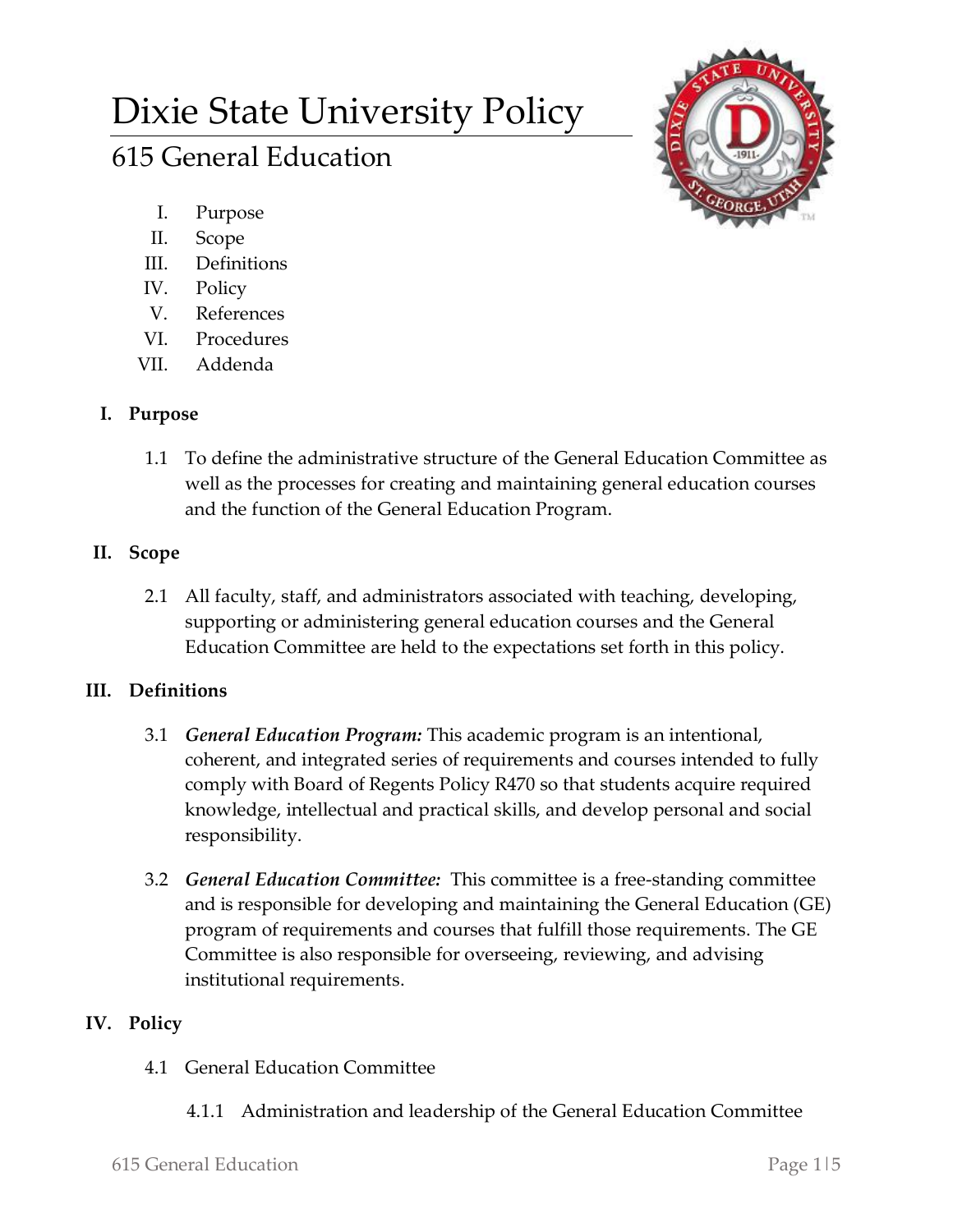(GE) shall be provided through the Division of Academic Affairs.

- 4.1.2 The GE Committee serves as the body within Academic Affairs that promotes, supports, and reviews general education courses at DSU.
- 4.1.3 The GE Committee operates under Robert's Rules of Order.
	- 4.1.3.1 A quorum shall be recognized as more than half of voting members.
	- 4.1.3.2 It is the responsibility of each voting member to understand and abide by the voting rules under Robert's Rules of Order as summarized in the Addenda.
- 4.1.4 The GE Committee votes to approve, reject, or revise courses submitted to become part of the GE curriculum. Course-related items and decisions then move forward for further approval to the University Curriculum Committee (UCC) and the Academic Council (AC). Procedural items will move forward as information items to the University Curriculum Committee (UCC) and the Academic Council (AC).
- 4.1.5 The GE Committee works collaboratively with colleges and academic departments to ensure consistency and excellence in all GE courses.
- 4.1.6 The GE Committee is staffed by a Director selected by the Provost and Vice President of Academics in collaboration with the Faculty Senate President.
	- 4.1.6.1 The Director receives compensation of a six credit release per semester from his or her normal teaching load to fulfill GE responsibilities.
	- 4.1.6.2 The responsibilities of the GE Director are as follows:
		- 4.1.6.2.1 Attend GE Committee meetings.
		- 4.1.6.2.2 Represent GE at UCC, AC, and any other meetings where GE input is required to advocate for and ensure the smooth running of GE.
		- 4.1.6.2.3 Work with departments to optimize the course distribution in the GE areas.
		- 4.1.6.2.4 Serves as liaison between GE and other institutional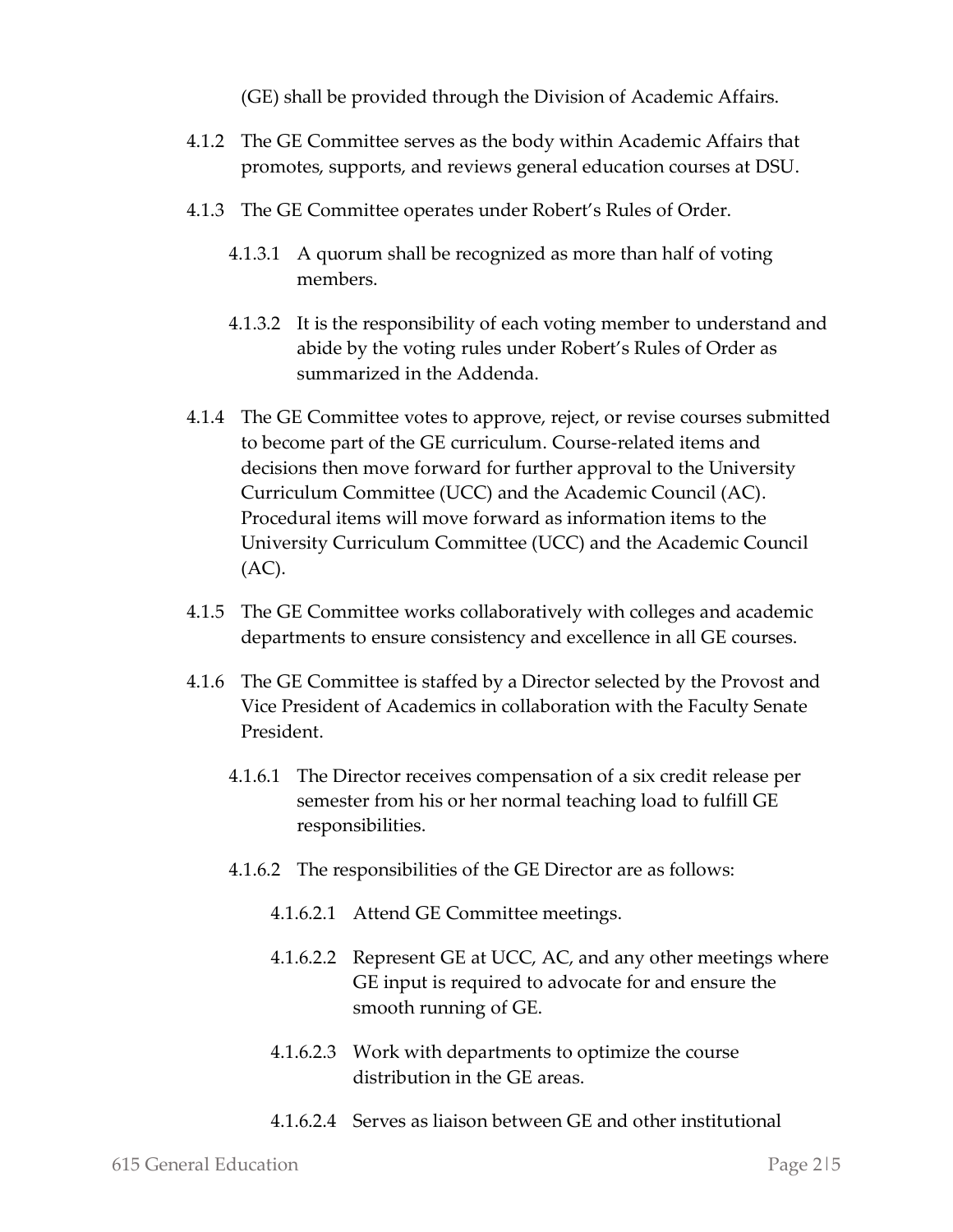entities.

- 4.1.6.2.5 Works in coordination with the General Education Assessment Committee.
- 4.1.6.2.6 Communicates GE changes and reform to Academic Affairs and Student Affairs.
- 4.1.6.2.7 Represents DSU on the Utah System of Higher Education (USHE) General Education Taskforce.
- 4.1.7 The GE Committee is also served by a Chair selected for a one-year term by the GE Committee from among members who have served a minimum of one year on the Committee. The Chair can serve two consecutive terms.
	- 4.1.7.1 The Chair receives compensation of a three credit release per semester from his or her normal teaching load to fulfill GE responsibilities.
	- 4.1.7.2 The responsibilities of the GE Chair are as follows:
		- 4.1.7.2.1 Creates meeting agendas and ensures that all matters before the Committee receive a full and fair hearing.
		- 4.1.7.2.2 Meets with departments regarding GE issues.
		- 4.1.7.2.3 Works in coordination with the General Education Assessment Committee.
		- 4.1.7.2.4 Conducts the GE Committee meetings.
- 4.1.8 GE Committee members are student representatives and full-time faculty selected in collaboration between the Faculty Senate and department chairs and at minimum, represent every College having GE courses.
	- 4.1.8.1 Voting members include faculty representatives and appointed student(s). Ex officio (non-voting) members such as advisors, registrars, and others are invited to inform members on issues related to their areas of responsibility.
	- 4.1.8.2 The GE Director and Chair are non-voting members of the committee. The Chair only votes if there is a tie.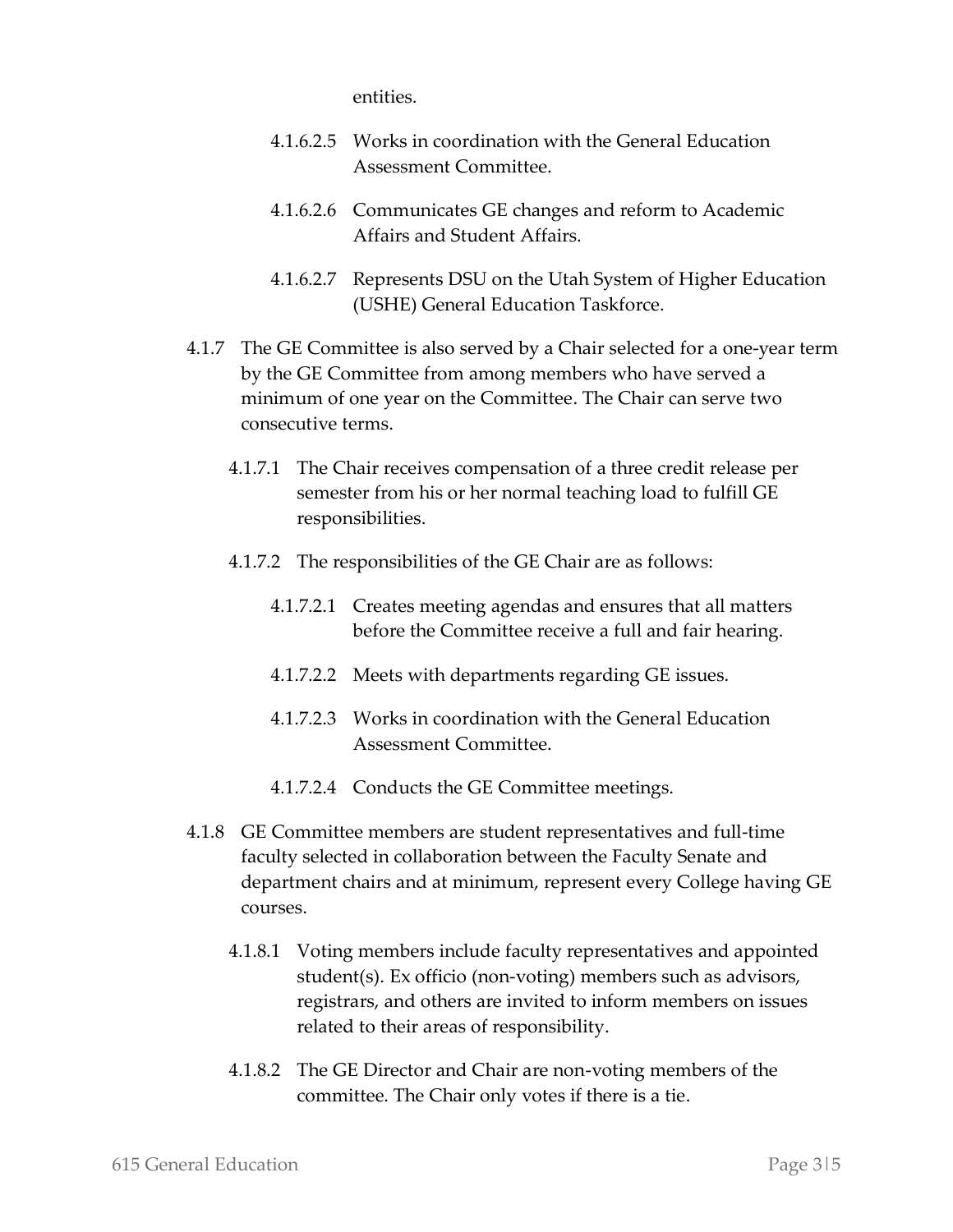- 4.1.8.3 Responsibilities of the GE Committee Members include the following:
	- 4.1.8.3.1 Attend Committee meetings and vote on issues brought before the Committee.
	- 4.1.8.3.2 Inform constituents of GE Committee issues and decisions
	- 4.1.8.3.3 Provide input on larger initiatives that affect or are contained within GE.
	- 4.1.8.3.4 Accomplish associated tasks relative to ongoing efforts to improve and maintain the excellence of the GE program.

#### 4.2 Meeting Parameters

- 4.2.1 The Chair runs the meetings and sets the meeting parameters.
- 4.2.2 There are instances when meetings may run overtime because of the large amount of business to be conducted. When this occurs and a voting member needs to leave, that member may select a proxy from among members who are able to remain at the meeting.
- 4.3 Appeal Process
	- 4.3.1 If a voting dispute arises and cannot be resolved through the application of Robert's Rules of Order, a voting member from the prevailing side of the vote can request a re-vote by the next regularly scheduled meeting. If the motion prevails, the re-vote must take place by the end of that meeting.
	- 4.3.2 Any dispute may be appealed to the Academic Council for resolution.
	- 4.3.3 The decision of the Academic Council is final.

#### **V. References**

#### **VI. Procedures**

- 6.1 New GE Course Approval Process
	- 6.1.1 Prior to submitting a course for GE consideration, a proposer must meet with the GE Chair to discuss details of the proposal.
	- 6.1.2 The General Education Application form must then be completed and submitted.